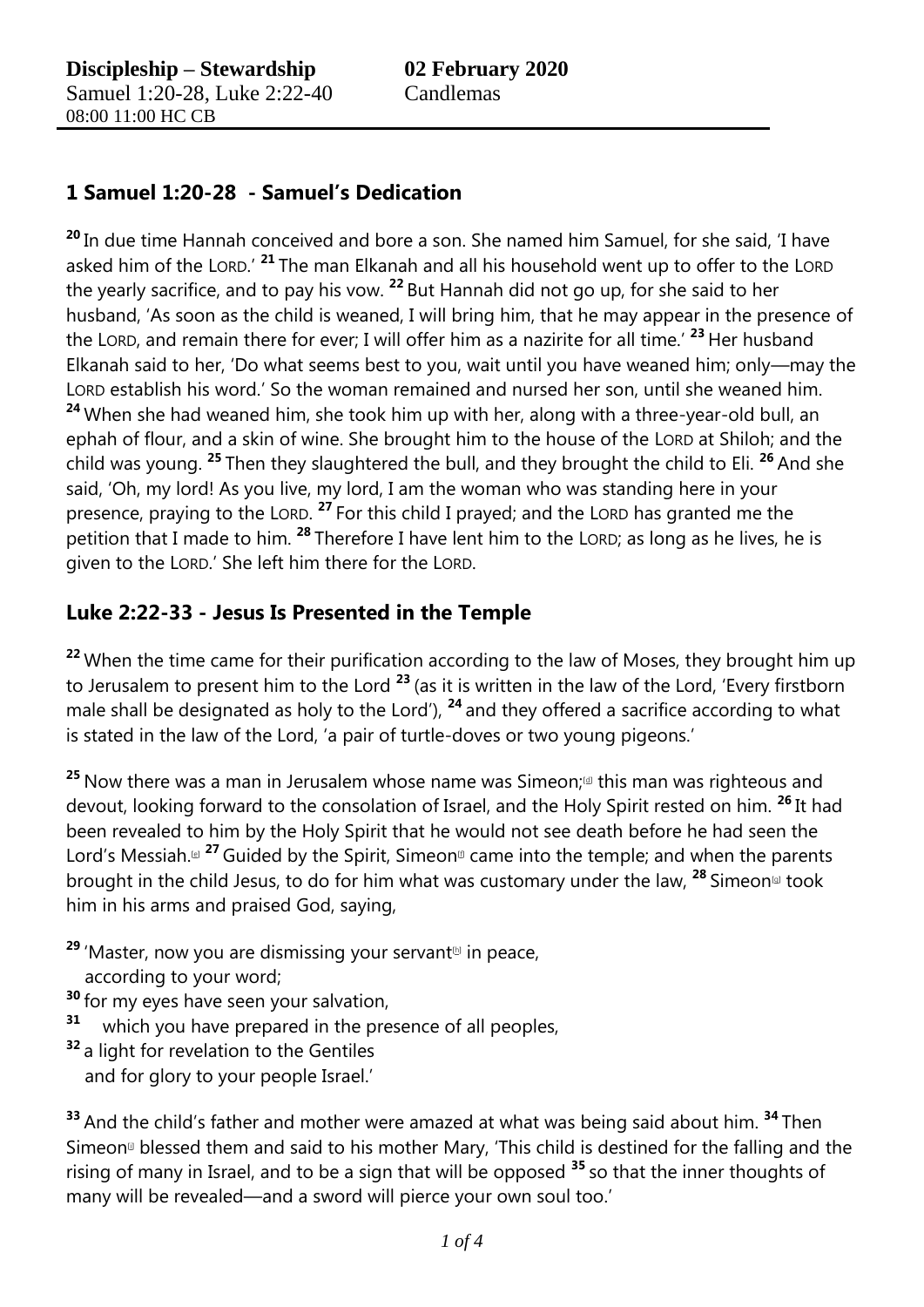## **Sermon**

I want to begin today's sermon in our series by reminding you of a couple of the key points we have made so far. We began by reflecting on the nature of God. God is love, We love because God loves us first, and we give because God first gives to us. Jenny and I have talked about the only two commands we are really given: to love God will ALL our heart, mind, soul, and strength, and to love our neighbour as ourself. Last week Irene used the Christmas Carol 'In the bleak mid-winter' as an example of knowing what to give, and first and foremost we are to give our heart.

So this morning we have a Gospel reading set for us as the lectionary reading for Candlemas and I have chosen to go with it the from Samuel as a bit of a compare and contrast. In both readings we have the presentation and dedication of the first-born son to the Lord as was prescribed in the Law of Moses. And in both cases that dedication is accompanied by a sacrificial gift.

Last week Irene talked about the need to sacrificially give our time and out talents in the service of God. This week I want to talk about financial giving. And this should not come as a surprise. Giving to the church has been part of discipleship since before there was any such thing as the church. It was part of worship in the Jewish temple, just as it is part of our worship in Christ's church.

The economy of previous centuries was different to ours. Money was used by merchants in trade, but it was less important than it is today. There was far more direct exchange of goods. Farmers did not sell their produce and then give 10% of the proceeds to the church. They gave 10% of their produce.

As an example I give you this extract from the records of Cogenhoe church in 1702 All grass ground in the meadows and Common fields tithable in kind. The Pastures when lying to grass pay rent, when ploughed pay tithe in kind. Milk, Calves, Wool, Lambs, Pigs, Orchards, Gardens, Eggs, Honey, all due in kind.

That's why, in years past, all villages had tithe barns, into which 10% of all produce from the land would be brought.

In today's economy we have different way of working. Teachers, Health-workers, factory workers and IT technicians cannot give 10% of their harvest in the same way. For the majority of us our "harvest" comes in the form of a pay-cheque at the end of the week or month. And it is from this that we give to support the work of the church, as part of our discipleship and our worship.

Joseph and Mary gave two turtle doves, the prescribed gift of a poor person. Hannah's gift by contrast might seem extravagant, mostly made up of the value of a 3 year old. To put this into perspective in today's money, A bull that is kept for 3 years is probably not being raised for meat, it is kept for breeding, and it would typically be worth about £3,000-4,000. But that is for a typical bull. For a prize winning pedigree you would pay more and I believe the current record for a prize winning Limousin is £126,00. The animals used in sacrifice were perfect and blemish free, so we are talking in the prize-winning range more than the typical range.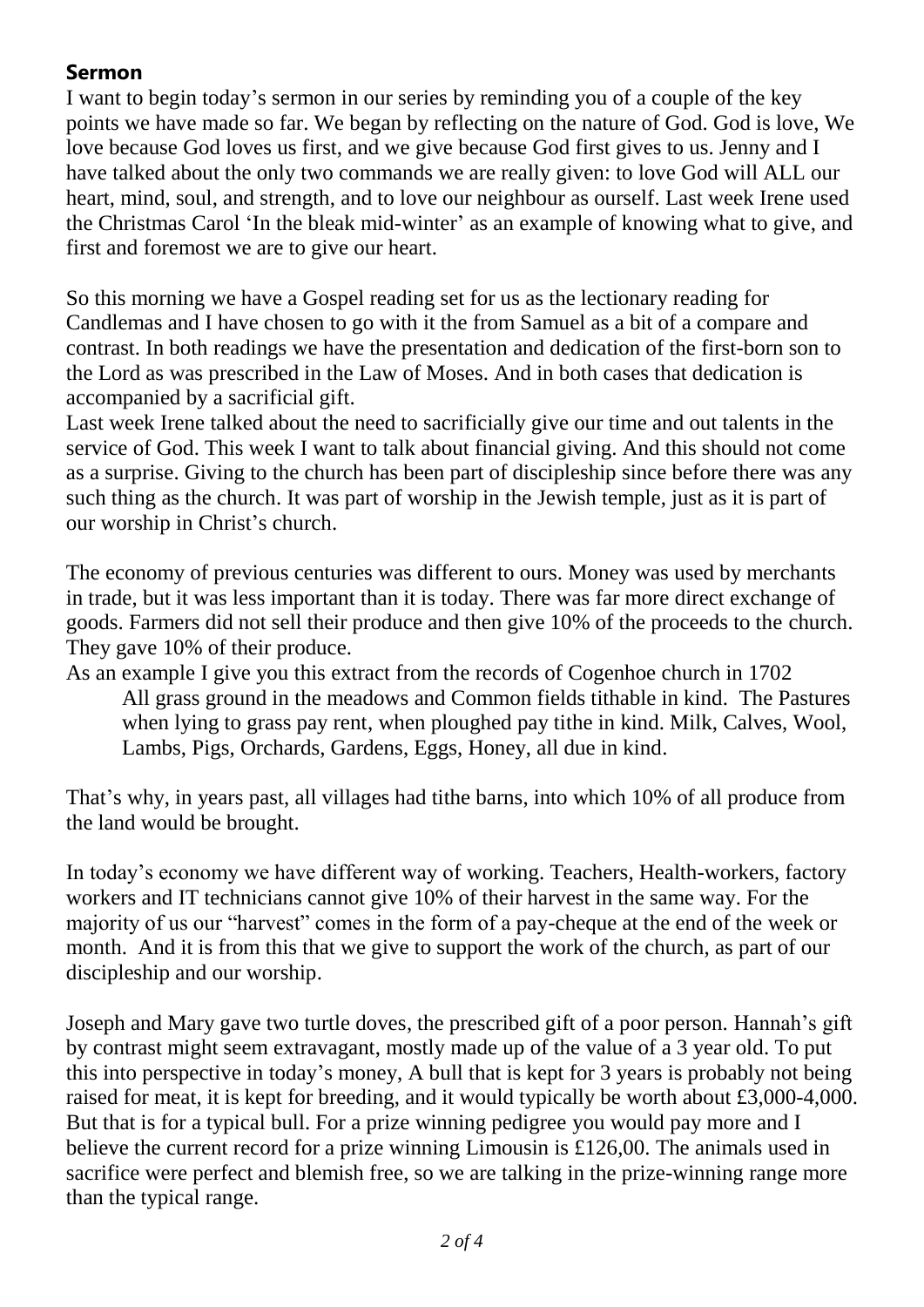Compare the expensive perfume Mary poured over Jesus' feet and the widow's mite. The point is that each of these, within their means gave generously. But what is generously? I believe the starting point is the tithe – and the biblical tithe is 10%, Of course in today's world we have other charities that also compete for our money and the Church of England recognises this. The alternative tithe to give half of the normal tithe 5% to the church and the other half, 5%, to your own chosen charities. But whether you give 10% or 5 % to the church, there are some other important biblical principles as well.

First. 10% is not the target to aim for, it is the base level to start from. The giving of a bull or two turtle doves when dedicating the first-born son in the temple was the prescribed offering. Any "free-will" offering was on top of that.

Second, the giving of the tithe should be planned, it should be regular and it should be the first 10%. If you have looked at you weekly or monthly income, worked out 10% and then put into place a system for ensuring that you give that first before paying for anything else, then I say well done, you are walking a disciples path. But if you come to church on a Sunday morning, open your wallet or purse and see what is inside before deciding what to give, then you are not giving God your first 10%, you are giving him the dregs from the bottom of the barrel. If you have decided in advance how much you should give when you come to church each week, and bring it with you when you come to put in the plate, that is good. But what if you miss a week at church because you are on holiday or too busy or ill, or you forget to bring it with you? Do you put in double next time or does God miss out? Honestly?

Now, I know there are some people in our benefice who give more than 10% of their income to the church. I don't know their names, and I don't want to. I also know there are some people who are not giving as much as they THINK they are, because their giving is ad-hoc – when they come. That is why I commend to you the new Parish Giving Scheme. Most of you already pay your electricity bill, your water rates, your council tax, your TV licence by direct debit. Shouldn't you be paying your church tithe the same way? It is very easy to set up and it begins with asking your church treasurer for a form. If you are already on the old Peterborough Diocese standing order scheme you need to change over anyway. The new scheme is better for the diocese and the parish and you, and the old scheme is being closed down at the end of the year. Using the Parish Giving Scheme means that your giving is planned.

If you give using the envelopes, and you want to continue putting cash into envelopes that is fine. Continue using the envelopes BUT you need to ask the treasurer to give you numbered envelopes. If your income is paid monthly you only need 12 a year but if your income is weekly you probably need 52. Then you can put your tithe offering into the envelope at home, when you are paid, and bring the full ones to church when you come. That way you can easily keep track of how much you have given, and your giving is planned and not ad-hoc.